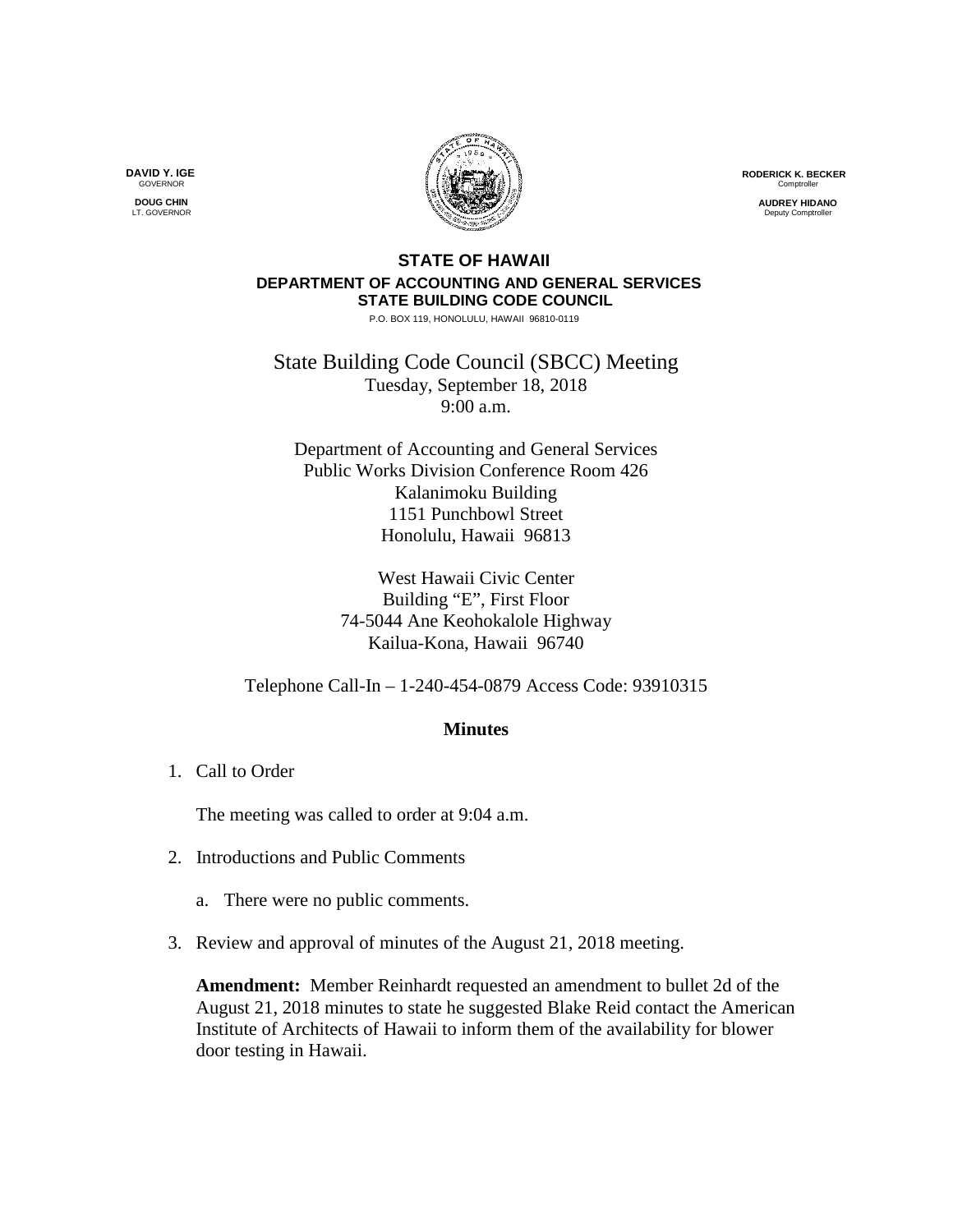State Building Code Council Minutes--September 18, 2018 Page 2 of 4

> **Motion:** Member Haigh motioned to approve the August 21, 2018, meeting minutes as amended. The motion was unanimously approved.

4. Discussion of Administrative Coordination

There was a discussion on the recently revised SBCC code adoption process. Although the SBCC is not required to adopt rules for the various codes, it wanted to keep the process as open as possible and be able to inform stakeholders when new codes were adopted. Myles Ushio from Department of Accounting and General Services (DAGS) believed the revised process addressed these questions. Member Rogers stated he will follow up with Member Johnson to finalize the timeline for the adoption of each code.

5. Discussion of 2019 Proposed Legislation

The deadline to submit proposed legislation was September 18, 2018. There were no submittals. There seems to be increased interest related to climate action in high performance or green codes. The National Green Building Standard is being supported by National Association of Home Builders and supports these code provisions. The Leadership in Energy and Environmental Design silver level is now required for the design of State buildings. Chapter 13 of the International Existing Building Code deals with performance compliance methods, which incorporates an existing building evaluation that is composed of three categories: fire safety, means of egress, and general safety.

- 6. Updates from the investigative committees:
	- a. Investigative committee for the structural provisions for the IBC and the IRC

Member Rogers informed member Tanaka that the contact person for this committee is member Johnson. Members were informed that the reroofing of residential roofs for like material and not affecting structural components, does not require building permits and ridge vents are an effective method to cool the interior of residences.

b. Investigative committee for the non-structural provisions of the International Building Code (IBC) and the International Residential Code (IRC).

There were no updates provided.

c. Investigative committee for the International Energy Conservation Code (IECC)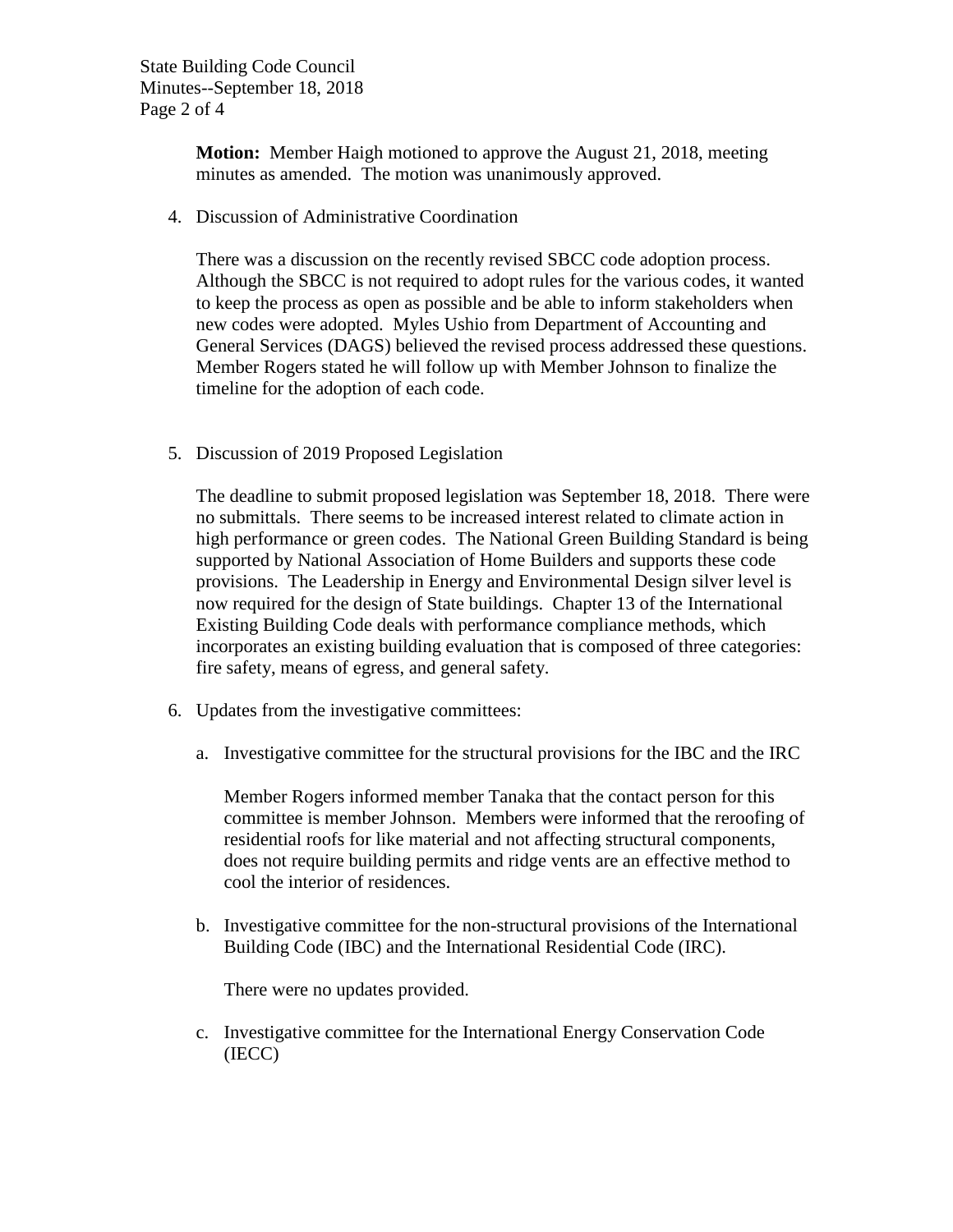State Building Code Council Minutes--September 18, 2018 Page 3 of 4

> Chair Wiig stated that Hawaii County is using the administrative rules format for its ordinance document. The Masonry Institute of Hawaii (MIH) provided a letter addressed to the Kauai County Council requesting consideration for amendments to include mass walls in its adoption of the IECC 2015 edition. International Code Council's Kraig Stevenson stated the American Society of Heating, Refrigerating and Air-Conditioning Engineers and International Code Council have different methods in measuring heat transfer. Member Haigh stated that Kauai County supports the provisions of the tropical code and when buildings have air conditioning they require insulation, in addition ceiling fans and roof vents. Also, new buildings should provide electrical cable raceways to provide the capacity for electric vehicle charging stations. Due to the Pacific Building Trade Expo being held from November 13-15, 2018, the SBCC will hold its monthly meeting on November 13, 2018.

d. Investigative committee for the Uniform Plumbing Code (UPC)

The newly adopted State Plumbing Code will soon be posted on the SBCC website.

e. Investigative committee for the Green Code

There were no updates were provided.

f. Investigative committee for the Mechanical Code

The Hawaii State Department of Health is not regulating residential airconditioning requirements. The IECC has ventilation requirements and the International Mechanical and the IRC addresses indoor air ventilation quality.

g. Investigative committee for the State Fire Code

Member Rogers stated the State Fire Council (SFC) Fire Prevention Committee will begin its review of the National Fire Protection Association (NFPA) Fire Code 2018 edition on October 1-2, 2018. Member Rogers also stated Fire Prevention Bureau personnel from the Honolulu Fire Department did a preliminary review of the International Fire Code and found it to be a simpler code in comparison to the NFPA Fire Code, which is more detailed.

h. Investigative committee for the energy efficiency code coordination

Sehun Nakama of Hawaii Energy stated their committee will be meeting with the MIH on November 1, 2018. He will provide a summary via email of the last four meetings at the next meeting.

i. Investigative committee for the State Electrical Code